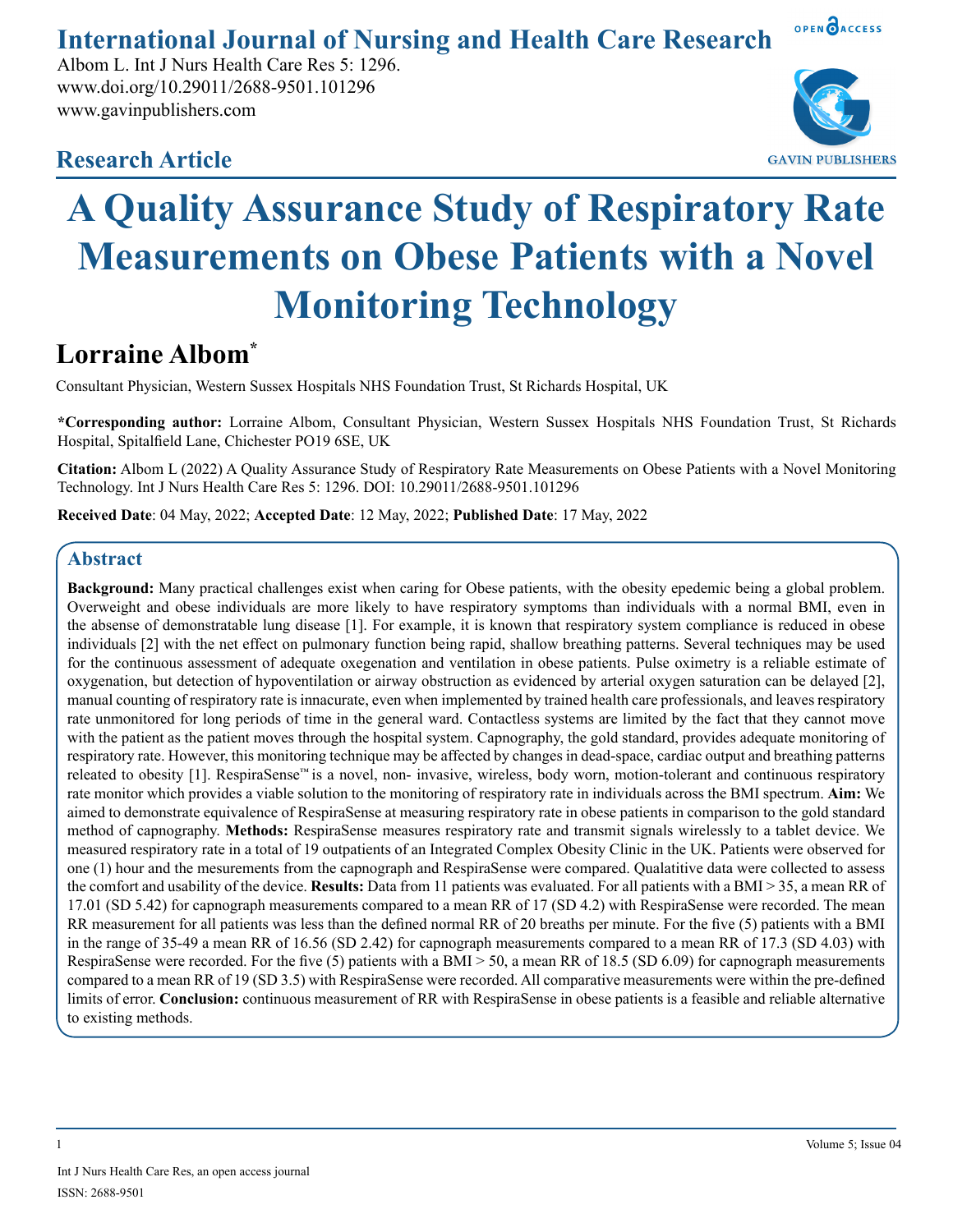**Keywords:** Respiratory rate; Wearables; Digital health; Early warning score; Respiratory failure; Respiratory compromise

### **Introduction**

#### **Background**

According to the National Institute for Health and Care Excellence "respiratory rate is the best marker of a sick patient and is the first observation that will indicate a problem or deterioration in condition". Accurate measurement and interpretation of this vital sign is therefore essential in ensuring best possible patient outcomes. However, despite the awareness of its importance, clinical staff find it is not efficient in a busy clinical setting [2] and have very low confidence in the reliability of recordings [3]. This lack of faith is resulting in essential clinical information not being used or indeed misleading clinical care [3]. It has been found from a 2015 systematic review of continuous monitoring methods that their implementation cannot yet be supported as results are inconclusive and the methodological quality of the studies included was questionable [4]. Despite its limitations manual counting of respiratory rate is seen as the industry standard whereas capnography is recognised as the gold standard measurement.

#### **Aim**

We aimed to demonstrate equivalence of RespiraSense at measuring respiratory rate in comparison to the gold standard method of capnography in obese patients [5].

#### **Methods**

#### **Study Design**

This was a single centre, prospective, controlled, exploratory investigation designed to validate that RespiraSense is effective in monitoring respiratory rate in obese patients in comparison to the gold standard method capnography [6,7]. The primary endpoint was the agreement between respiratory rates measured with RespiraSense averaged over a rolling 15-minute window compared to average respiratory rate measured with capnography. Measurements for the primary endpoint were taken for one (1) hour.

#### **Recruitment**

Patients were recruited from the Integrated Complex Obesity Clinic of Queen Alexandra Hospital, Portsmouth, UK from the 28th July 2017 to the 23rd March 2018.

**Patient had to fulfill the following inclusion criteria:** Age  $\geq$ 18 years, have a BMI  $\geq$  35 and be willing to voluntarily sign a statement of informed consent.

**Patients with the following criteria were excluded:** Allergic to medical grade skin adhesive, continuous long term oral steroid use, under the influence of substance abuse (drug or alcohol) and any disorder [8], including cognitive dysfunction, which would inhibit their ability to accurately complete questionnaires and freely give informed consent.

Subjects could withdraw from the clinical investigation at any time without any rationale and without compromising their future medical care. Subjects could also be removed from a clinical investigation by their physicians if they felt it to be in the best interest of the subject.

Potential subjects were identified through a database search. Once identified research participants were contacted via letter which contained the Patient Information Leaflet (PIL) and Informed Consent Form (ICF). A message was also posted to the closed peer-to-peer group on the Integrated Complex Obesity Clinics social media page (Facebook).

#### **Measurements**

We collected gender, age, height, weight, waist (cm), hip (cm), demographic data, RespiraSense measurements and capnography measurements [9,10]. Body mass index was calculated from height and weight.

The capnograph measurement was performed using the Nonin Life Sense Model LS1-9R. The monitor uses sidestream nondispersive infrared (NDIR) spectroscopy to continuously measure respiratory rate. Calibration was performed as per manufacturer's instructions one to two weeks before the commencement of this investigation. The Nonin Life Sense utilizes a sample line (a single use disposable tubing) that attaches into the patient's nose and connects to the monitor's moisture trap. The cannula is inserted into each nostril and tubing placed behind the ears.

During this investigation, the RespiraSense sensor was attached to the patient's skin, straddling their chest and left side, using medical grade adhesive. Each subject's participation was monitored for one hour.

#### **RespiraSense**

RespiraSense is a CE-marked device and as such has been deemed safe to use with no expected interactions with most concomitant medical treatments. As per the Instructions for Use (IFU) RespiraSense is not to be used during defibrillation, Magnetic Resonance Imaging, X-Ray or other medical imaging procedures.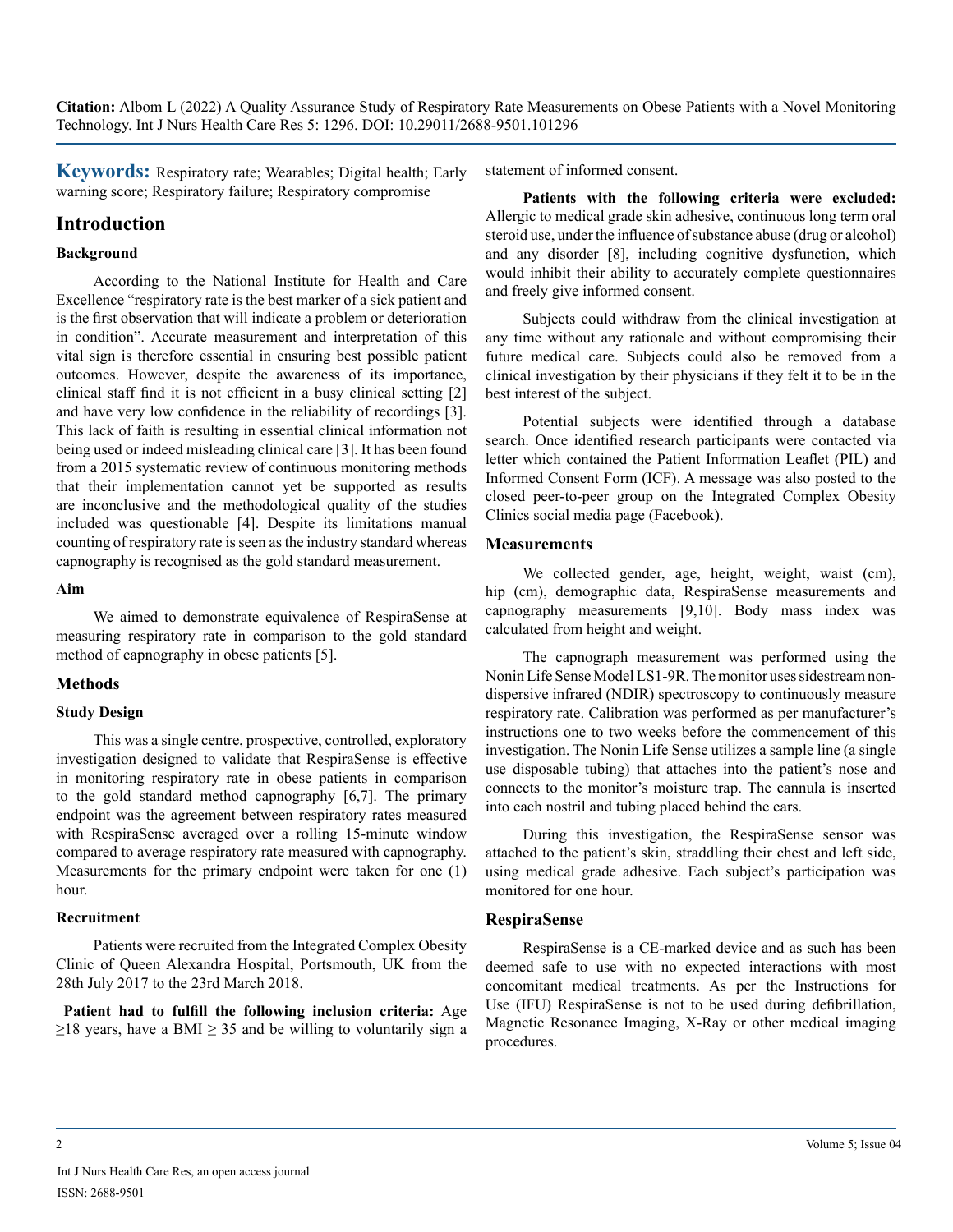

The Lobe and Sensor, RespiraSense™ are transmitted to the mobile application via Bluetooth.

RespiraSense™ is a non-invasive, wireless, body worn, motion-tolerant and continuous respiratory rate monitor. The system consists of a RespiraSense™ Lobe, a single-use Sensor and a Mobile Application. The Lobe and Sensor – 'RespiraSense™' are assembled together and placed onto the patient for the purpose of monitoring respiratory rate. RespiraSense™ utilizes a generic sensory technology called piezoelectric films which are assembled into an array. This piezoelectric array is able to measure small deformations in the relative angles of the thoracic and abdominal surfaces that occur during breathing and convert these changes into an electrical signal. The rate of these changes corresponds to respiratory rate. On-board accelerometers and discriminatory algorithms in the device means that the system is tolerant to movement artefacts such as coughing, talking and walking.

Respiratory rate data collected by RespiraSense™ are transmitted to the mobile application via Bluetooth. This data can then be transmitted via Wi-Fi to the most appropriate location in the hospital, be that a nurse's station or the Electronic Health Record (EHR).

#### **Statistics**

The primary endpoint was analyzed using a Bland Altman (BA) analysis to measure limits of agreement between methods. The BA analysis was corrected for repeated measures within each subject if required. In addition, a Deming regression was performed on the collected data. The pass criteria for the study were defined as: The limits of agreement of the Bland Altman analysis to not contain +3 bpm or -3 bpm, with the 95% CI on the Deming regression intercept containing 0 and the 95% CI on the Deming regression slope containing1.

The sample size was calculated based on previous analysis of RespiraSense versus capnograph, the expected standard deviation in difference in average RR over a 15-minute window between RS and Capnography was estimated to be 1.1 bpm. A 2-sided 95% CI for the mean of the differences between methods were constructed with a maximum length of 2 bpm. Assuming a dropout rate of 10% and at least 1 usable data point per patient, this required the recruitment of 21 patients.

All data were summarized with descriptive statistics including mean, standard deviation (SD), median, minimum, maximum, first and third quartiles for interval scales and number and frequency for categorical variables.

#### **Results**

#### **Recruitment**

Data was collected from 28th July 2017 to the 23rd March 2018. 19 patients met inclusion criteria, of these 19 agreed to consent. In all, 19 patient's measurements were completed. Data from 11 patients was included in the analysis. 6 (54%) patients were male and the mean age of patients was 62 years (SD 22). 1 patient was unable to stand for measurements and was excluded from BMI reporting. 5 patients had a BMI of between 35 and 50 whilst five (5) patients had a BMI of greater than 50.

#### **Respiratory Rate Measurements**

The results of the measurements are presented in the BA plots below (Fig). Bland Altman analysis was corrected for repeated measures within subjects. Agreement of measurements was within pre- defined limits for capnograph versus RespiraSense.

| <b>Bland Altman</b> |           |
|---------------------|-----------|
| Bias15              | 0.1652    |
| Stdev15             | 1.4351    |
| Upper $95 \; 15$    | 2.9780    |
| Lower95 15          | $-2.6476$ |
| R-squared           | 0.9381    |

**Table 1:** Bland Altman results.



**Figure 1**: Bland-Altman. Y-axis shows difference between methods and X-axis shows average.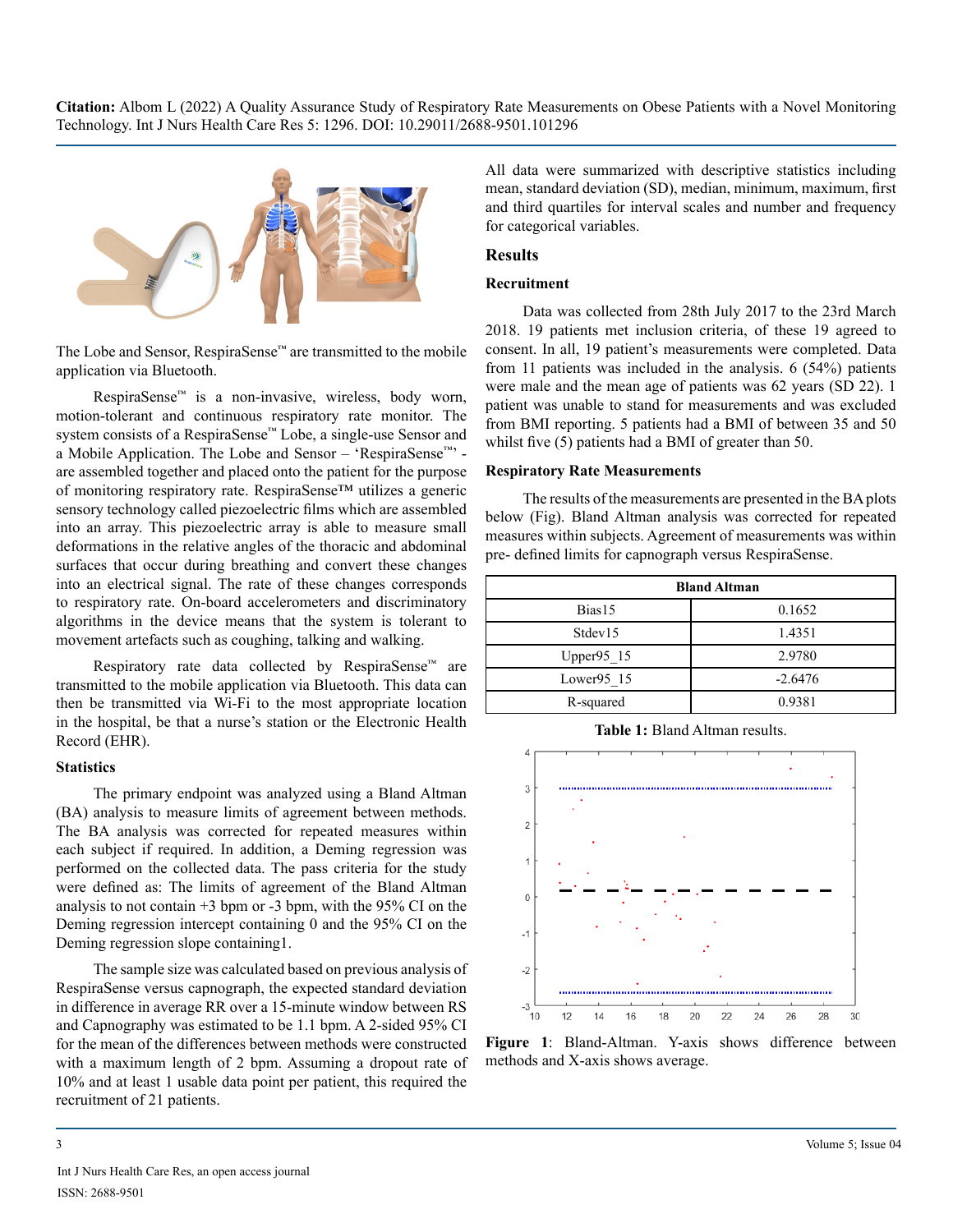| <b>15 Minute Deming Analysis</b> |             |
|----------------------------------|-------------|
| Bias                             | 0.34        |
| Bias 95CI upper                  | 4.70        |
| Bias 95CI Lower                  | $-4.03$     |
| Bias CI contains 0?              | <b>TRUE</b> |
| Slope                            | 0.97        |
| Slope 95CI upper                 | 1.24        |
| Slope 95CI lower                 | 0.70        |
| Slope CI contains 1?             | TRUE        |





Figure 2: Deming plot of data from first 9 subjects.

#### **Discussion**

#### **What we have shown**

In the present study we have shown that RespiraSense delivers a high quality measurement of respiratory rate compared to gold standard in obese patients. Respiratory rate was measured within the pre-defined level of agreement both at rest and during movement and reliability of measurements was independent of gender, BMI and age.

#### **What others have shown**

Respiratory rate is a key measurement for risk stratification of cardiac and respiratory conditions and trauma. Despite this it has been called the 'neglected' vital sign. Documented measurements often diverge from accurately counted ones. Previous studies (Lee, Subbe) have shown that RespiraSense can accurately and reliably measure respiratory rate in patients that are in the Normal BMI range when the patient is at rest and when moving.

#### **Strength and Weaknesses**

This was a prospective study powered to show the reliability of respiratory rate measurements in a clinical environment on obese patients. The comfort of the device and the ease of

#### **Clinical Implications**

RespiraSense measures the movement of the chest and abdomen during ventilation to derive respiratory rate. Increased compliance and shallow breathing patterns that are evident in obese individuals present technological challenges for respiratory monitoring technologies. This study has demonstrated that RespiraSense can accurately and reliably measure respiratory rates for obese patients.

The choice of the 'right respiratory rate' for risk stratification will therefore require further thoughts. Given that the movement centre was able to reliably identify movement is would be possible to restrict measurements to period of rest only. The duration of battery life make the unit potentially suitable for short admissions to hospital, intensive monitoring to elicit improvement or deterioration in patients in whom an admission could be averted after a short period of assessment, periods of acute deterioration on general wards or monitoring in step-down units with limited length of stay.

#### **Implications for Research**

RespiraSense measures the movement of the chest and abdomen during ventilation to derive respiratory rate. Increased compliance and shallow breathing patterns that are evident in obese individuals present technological challenges for respiratory monitoring technologies, including SPO2. Patients who are obese commonly develop hypoventilation and sleep apnoea syndromes which contribute to hypoxemia, pulmonary hypertension and a progressively worse disability. Further research should be conducted to determine if RespiraSense can be used to identify hypoventilation patterns or sleep apnoea events in obese individuals.

#### **Ethics**

RespiraSense is a CE-marked product that was being used within its intended purpose. The investigational study was performed in accordance with the ethical requirements defined in the Declaration of Helsinki and to the principles set out in the ISO 14155 international standard and with national regulations. The study was approved by the research ethics committee on the 04/04/2017 (REC reference 225890).

#### **References**

- **1.** [Zammit C, Liddicoat H, Moonsie I, Makker H \(2010\) "Obesity and](https://pubmed.ncbi.nlm.nih.gov/21116339/) [respiratory diseases." Int J Gen Med 3: 335-343.](https://pubmed.ncbi.nlm.nih.gov/21116339/)
- **2.** [Naimark A, Cherniack R \(1960\) "Compliance of the respiratory system](https://journals.physiology.org/doi/abs/10.1152/jappl.1960.15.3.377)  [and its components in health and obesity." J Appl Physiol 15: 82.](https://journals.physiology.org/doi/abs/10.1152/jappl.1960.15.3.377)